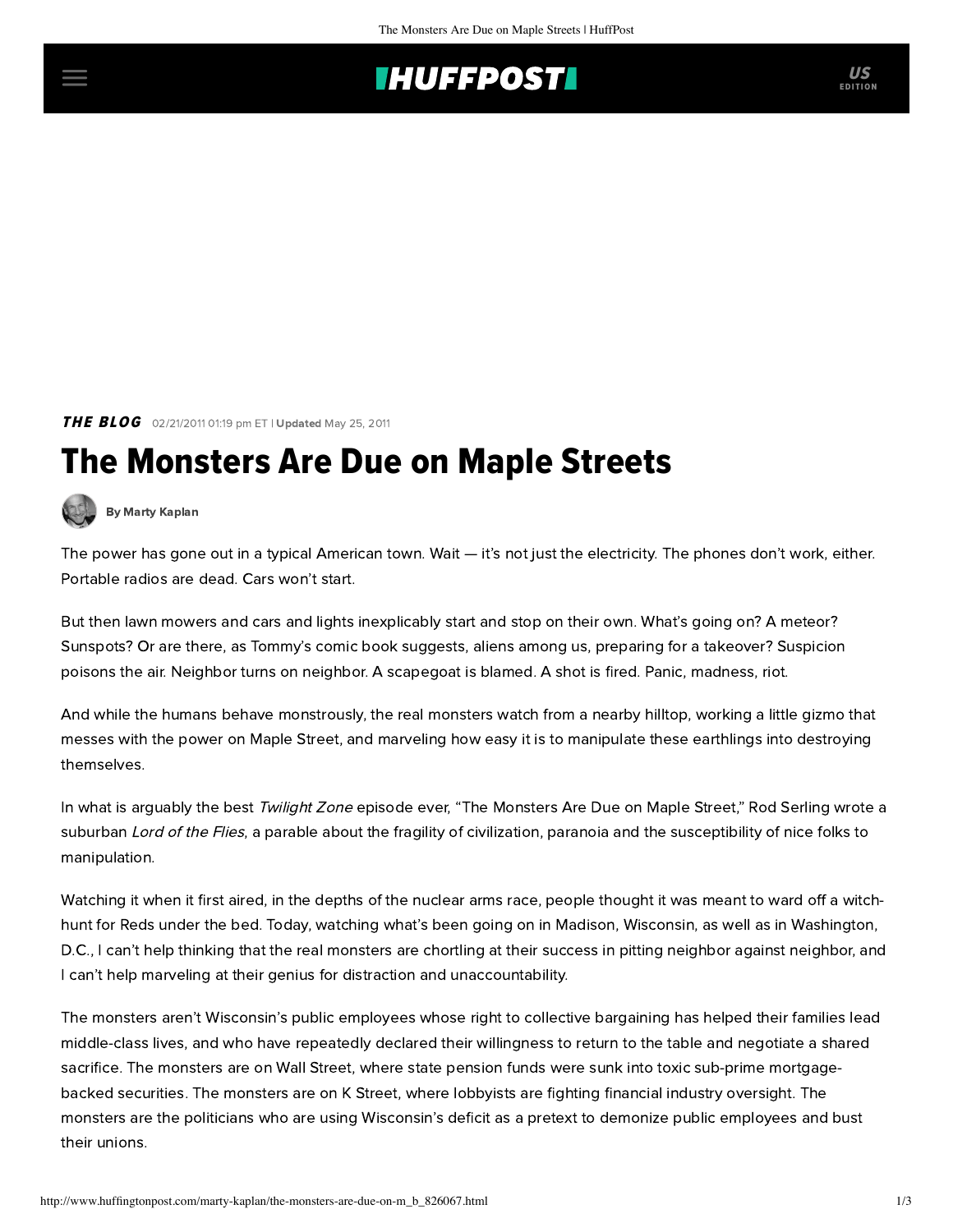## The Monsters Are Due on Maple Streets | HuffPost

If you look at the budget that House Republicans just passed, if you listen to the ["so be it"](http://tpmdc.talkingpointsmemo.com/2011/02/boehner-if-jobs-are-lost-as-a-result-of-gop-spending-cuts-so-be-it.php) language of their leadership, you'd think that the federal deficit is caused by the very people who who've been suffering the most in this recession.

But the monsters aren't low-income [pregnant women and mothers](http://articles.latimes.com/2011/feb/11/nation/la-na-gop-budget-20110212) who can't afford adequate nutrition for their families; or sick Americans who can't find [health](http://www.politico.com/news/stories/0211/49385.html) insurance to cover them; or [blue-collar](http://www.nhregister.com/articles/2010/11/12/opinion/doc4cdc7e6764d1f745461200.txt?viewmode=fullstory) workers who want to retire at an age when there's still some life left in their bodies; or students who can't afford college without [Pell Grants](http://chronicle.com/article/House-Republicans-Spending/126356/); or people who think their government's job includes preventing their air and water from [poisoning](http://www.ens-newswire.com/ens/feb2011/2011-02-19-01.html) them.

Sitting on the hilltop, watching Americans turn one another into bogeymen, evading scrutiny and responsibility, are the real sources of our distress.

They're the bankers who've extorted trillions of public treasure, blowing up the deficit while awarding themselves inconceivably fat bonuses.

They're the [billionaires](http://motherjones.com/mojo/2011/02/wisconsin-scott-walker-koch-brothers) who've benefited from a massive transfer of wealth from the middle to the top, and whose political puppets protect them from paying their fair share of taxes.

They're the corporations whose cash has convinced Congress to deregulate industry after industry, despite all evidence that it is the enforcement of rules — not the magic of the marketplace — that protects the public's rights.

They're the defense contractors and pork appropriators who've used the cover of "national security" to shield the Pentagon's budget and its procurement process from the cuts and reforms that even Republicans like the Secretary of Defense are advocating.

They're the front groups and propagandists, like FreedomWorks and Fox, who use class warfare and culture wars in order to turn Americans against their own economic interests.

They're the Supreme Court justices whose *Citizens United* decision, overthrowing a century of settled law, has made our campaign finance system an open sewer, and whose indifference to [conflicts of interest](http://www.chicagotribune.com/news/nationworld/sc-dc-0121-court-conflict-20110120,0,6839879.story) ina [coming case](http://www.progressivenewsdaily.com/?p=12312) promises to throw sick people back onto the tender mercies of insurers and to destroy our best hope to curb Medicare costs - further ballooning the deficit and providing cover for even more draconian cuts.

The game in Washington is to use the deficit as camouflage for destroying government's capacity to promote the general welfare. The game in Wisconsin and other states whose new Republican governors and legislative majorities are feeling their oats is to shelter the income of the wealthiest, and to balance the budget on the backs of the middle class.

At the end of the episode, Rod Serling says this: "The tools of conquest do not necessarily come with bombs and explosions and fallout. There are weapons that are simply thoughts, attitudes, prejudices to be found only in the minds of men. For the record: Prejudices can kill, and suspicion can destroy, and a thoughtless frightened search for a scapegoat has a fallout all of its own — for the children, and the children yet unborn. And the pity of it is that these things cannot be confined to the twilight zone."

Sometimes it's hard to watch the news and not think that things are surreal. The other day, when what's been happening in Madison reminded me of what happened on "Maple Street," I suddenly realized the theme music that goes with it.